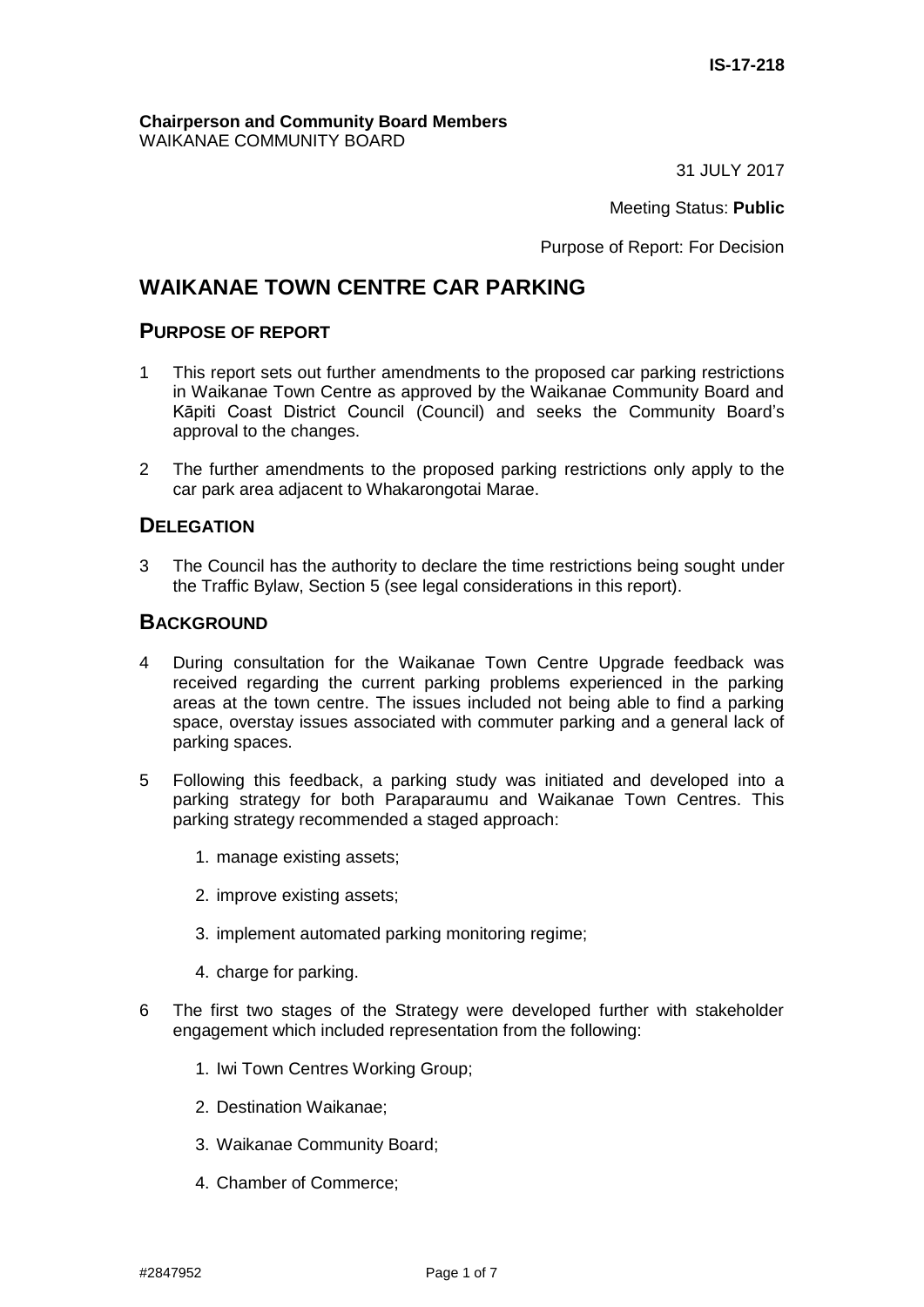- 5. Greater Wellington Regional Council (GWRC)l;
- 6. Council Officers Parking Enforcement.
- 7 Through the workshops and development of these stages, the existing parking provision, main key parking generators, and the demand groups that must be accommodated were identified and determined.
- 8 Two options for car parking were presented to the Waikanae Community Board meeting on 21 June 2016. The options proposed changes to restrictions in the car park areas listed below:
	- adjacent to the Waikanae Medical Centre;
	- fronting Countdown Supermarket;
	- to the rear of Shoreline Cinema;
	- adjacent to the Whakarongotai Marae.
- 9 The Waikanae Community Board discussed both options at the 21 June 2016 meeting and recommended that Option 2 (as set out in report IS-16-1925) be approved. The resolution is as follows:

#### **That the Waikanae Community Board approves the changes to car parking restrictions in Waikanae Town Centre as set out in paragraphs 23-26 of report IS-16-1925.**

10 The option approved by the Waikanae Community Board was then presented to the Council meeting on 18 August 2016. The Council discussed the proposed parking restrictions and recommended that Option 2 be approved. The resolution is as follows:

#### **That the Council approves the changes to car parking restrictions in Waikanae Town Centre as set out in paragraph 12 and Appendix 2 of report IS-16-1962.**

- 11 Both Council and the Waikanae Community Board were clear in approving the parking restrictions that they should not be implemented until the new park and ride car park (located to the south of the Whakarongotai Marae) was opened for use. Construction of the park and ride is incomplete and therefore the proposed parking changes have not been implemented. At the time of writing this report it is understood that GWRC intend to open the park and ride car park around the beginning of August 2017. The Town Centre parking changes will be implemented approximately 6 weeks after the opening of the park and ride facility.
- 12 The parking option recommended for approval for the car park adjacent to Whakarongotai Marae was as follows: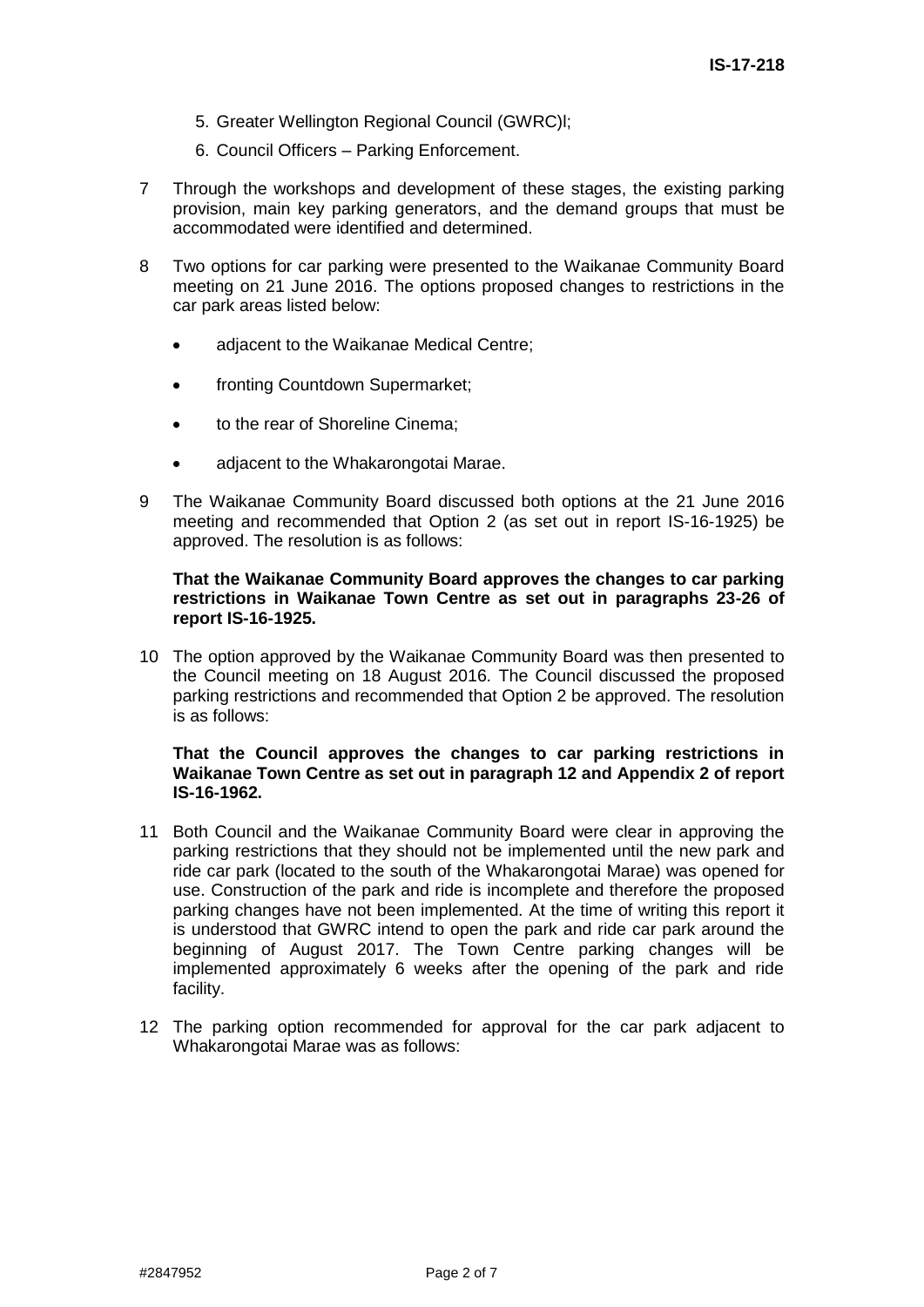| <b>Time Restriction(Minutes)/</b><br><b>Type</b> | <b>Existing</b> | <b>Proposed</b> | <b>Difference</b> |
|--------------------------------------------------|-----------------|-----------------|-------------------|
| Unlimited/Regular                                | 54              | O               | $-54$             |
| Unlimited/Disabled                               | 2               | O               | $-2$              |
| Unlimited/Police                                 | 1               |                 | 0                 |
| 240/Regular                                      | O               | 20              | $+20$             |
| 120/Regular                                      | O               | 34              | $+34$             |
| 120/Disabled                                     | Ω               | 2               | $+2$              |
| 60/Regular                                       | 8               | O               | -8                |
| 30/Regular                                       | 0               | 8               | $+8$              |
| 5/Loading                                        | 5               | 5               | ∩                 |
| Total                                            | 70              | 70              |                   |

- 13 Over the last year, Council staff have had discussions with local business owners and the Whakarongotai Marae Trustees with regard to these approved parking restrictions.
- 14 Local business owners and the Whakarongotai Marae Trustees have expressed concern over the removal of all day parking in the parking area around the Marae.
- 15 In view of these concerns the proposed parking restrictions have been revisited and amended to provide eight hour parking restrictions on the 38 parking spaces in the area close to Whakarongotai Marae. Previously this parking area as approved contained 18 no. 2hr (fronting the Marae boundary wall) and 20 no. 4hr restricted parking spaces opposite.

### **ISSUES AND OPTIONS**

### Issues

16 The proposed changes to the approved parking restrictions will allow parking between the hours of 8am-6pm Monday to Friday. This will allow long term parking for staff who work in the town centre, the Whakarongotai Marae and other visitors. This will not prevent parking by commuters, but it is hoped that this will be minimal as the new park and ride car park will be open to use prior to these changes being implemented.

## **PROPOSED OPTION**

17 The proposed changes to the approved parking restrictions only apply to the car park area close to the Whakarongotai Marae, all other parking restrictions as previously approved are unchanged. The proposed changes are detailed in Appendix 1 and are as set out as follows: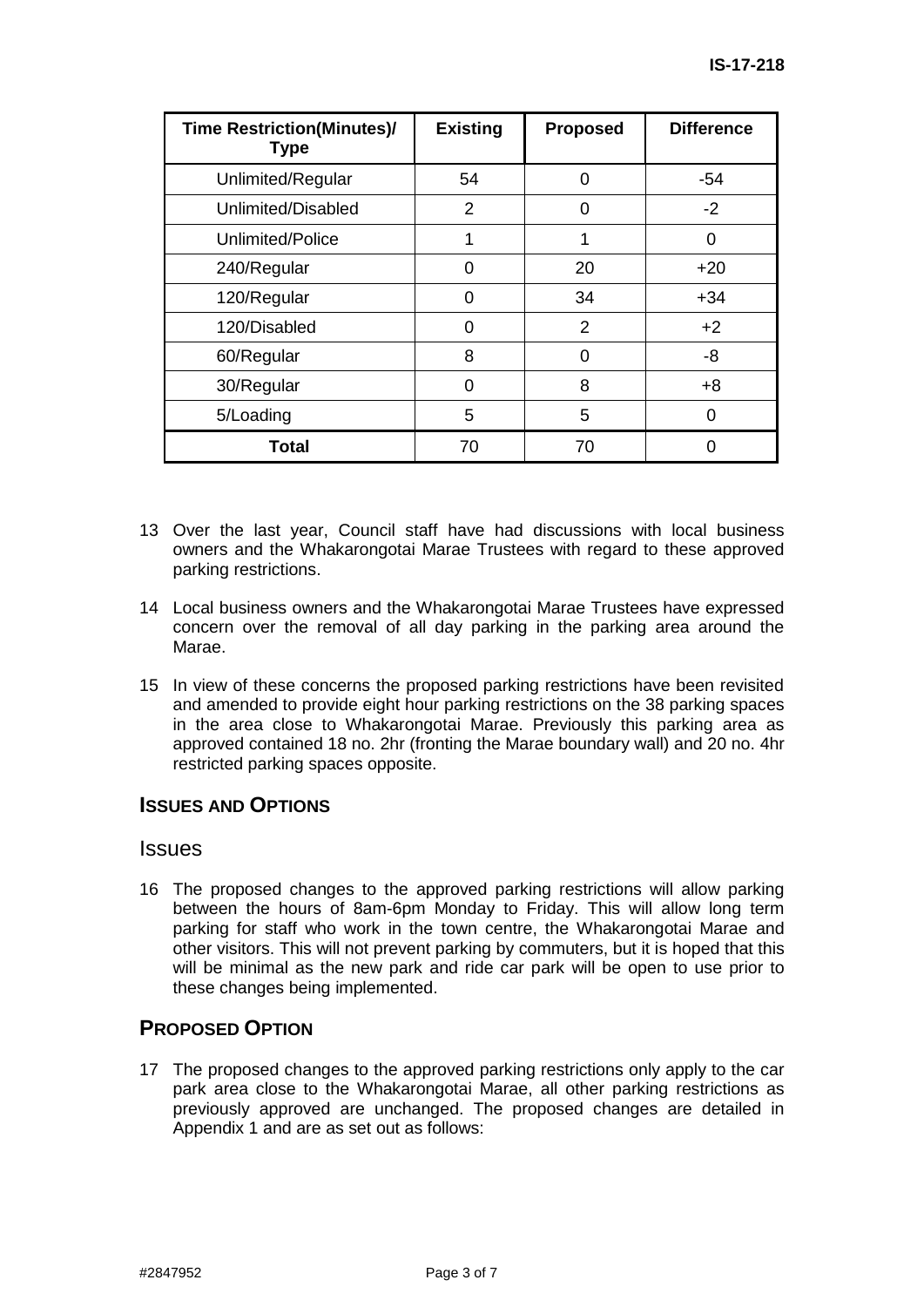| Time Restriction   | <b>Number of Spaces</b> |                 |
|--------------------|-------------------------|-----------------|
| (Minutes)/Type     | <b>Existing</b>         | <b>Proposed</b> |
| Unlimited/Police   | 1                       | 1               |
| Unlimited/Regular  | 54                      | 0               |
| Unlimited/Disabled | 2                       | 0               |
| 60/Regular         | 8                       | 0               |
| 8hr/Regular        | 0                       | 38              |
| 120/Regular        | 0                       | 16              |
| 120/Disabled       | 0                       | 2               |
| 30/Regular         | 0                       | 8               |
| 5/Loading          | 5                       | 5               |
| Total              | 70                      | 70              |

## **CONSIDERATIONS**

### Legal considerations

- 18 The Traffic Bylaw specifies the delegation and procedures to be followed when imposing time restricted parking.
- 19 Section 5 of the Bylaw states that:

### *5. General*

- *5.1.1.1 The Council may, by a publicly notified resolution, impose such prohibitions, restrictions, controls, or directions concerning the use by traffic of any road or other area controlled by the Council, as are permitted by any relevant enactment.*
- *5.2 Any resolution may:*
	- *(a) Be made in respect of a specified class, type or mode of transport, and may be revoked or amended by the Council.*
	- *(b) Be expressed or limited to apply only on specified days, or between specified times, or in respect of specified event or classes of events, or be limited to specified maximum periods of time.*
	- *(c) Also, where appropriate, prescribe, abolish or amend fees, whether annual, hourly or otherwise, as the Council may reasonably require for any parking space or residents' parking scheme; and may prescribe the methods of displaying appropriate receipts for payments, or other authority to use or park in such spaces or areas.*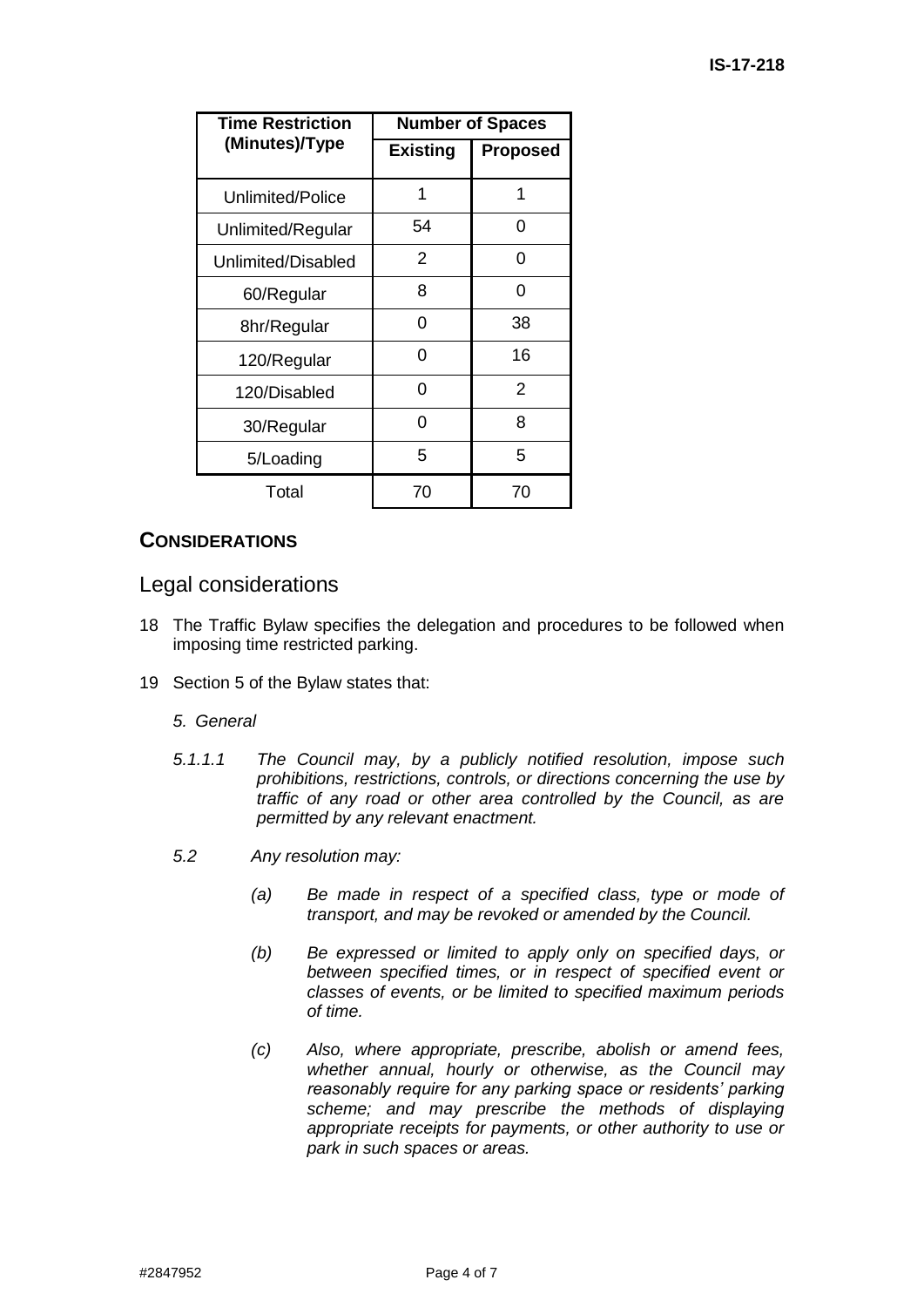- *(d) Be made in respect of any defined part of a road, including, any defined footpath or lane.*
- *5.3 The Council may, by a publicly notified resolution rescind, amend or vary any resolution made pursuant to clause 5.2.*
- *5.4 The Chief Executive shall authorise the marking of roads and erection of signs on any road or public carpark as necessary to give effect to any resolution made pursuant to clause 5.2.*
- 20 Section 7 of the Bylaw states that:
	- *7 Time Limited Parking Areas*
		- *7.1 The Council may by, a publicly notified resolution:*
			- *(a) Designate any land or road or part thereof under the control of the Council as a Time Limited Parking Area, and specify that the designation shall only apply during certain hours of the day and/or certain days of the week.*
			- *(b) Declare that any time limited parking area shall on certain hours of the day and/or days of the week be set aside as a clearway.*
		- *7.2 The Council shall, in the resolution, specify the maximum duration of time a motor vehicle may be parked within the Time Limited Parking Area.*

### Financial considerations

- 21 The Council currently has an existing contract with an external provider for noise and parking requirements monitoring. The existing provisions of the contract can accommodate the additional monitoring work. The Council is looking to replace the external provider with an in-house service, and this too can accommodate additional monitoring.
- 22 Should enforcement action be required, there is potential for some additional revenue which may offset additional costs that may result. This would only be likely for the initial period of the new enhanced enforcement regime as it would be likely that more rigorous enforcement will result in greater compliance in the long term.
- 23 Changes to existing road markings and signs will be funded from existing budgets.

### Tāngata whenua considerations

24 Whakarongotai Marae Trustees have discussed the parking changes with Council and have actively sought longer term parking in the area adjoining the Marae. Council staff have amended the proposals to accommodate longer term parking and the parking changes set out in this report have been formally accepted in writing by the Whakarongotai Marae Trustees.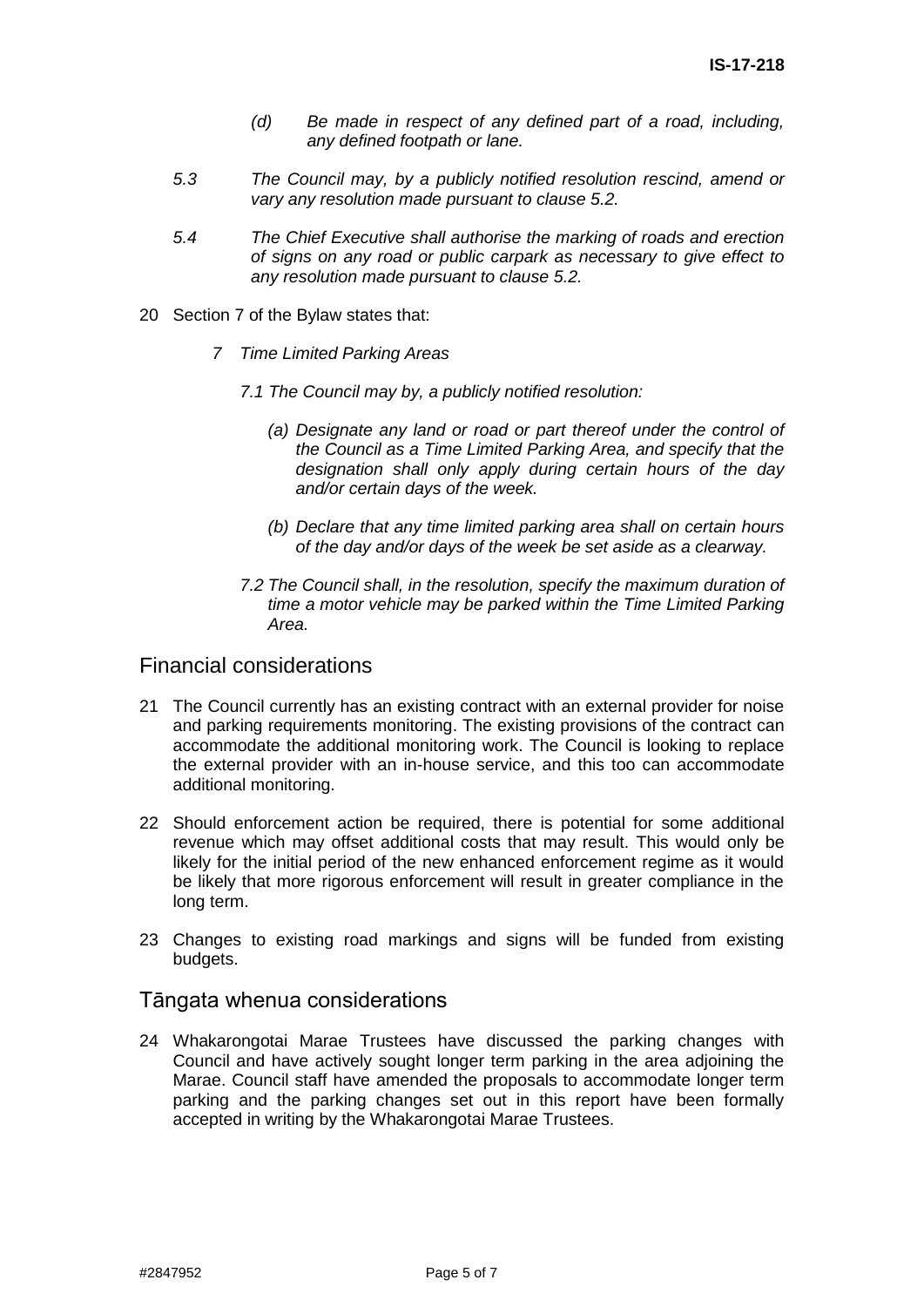### **SIGNIFICANCE AND ENGAGEMENT**

25 This matter has a low level of significance under Council's Significance and Engagement Policy.

### Consultation already undertaken

26 The Council has recently sought community views through a range of stakeholder engagements both for the parking strategies and the Town Centres Projects. Therefore, the engagement plan is now about advising the community about Council's decision, and providing information to explain that decision.

### **Publicity**

27 A communications plan has been developed to inform the community of the changes following approval of the proposals. This is in the form of targeted communications which will be carried out separately from the formal public notification which has to be carried out under Council's Traffic Bylaw. There will be a two week grace period following implementation of the parking changes, whereby warning notices will be issued for overstay parking offences instead of parking fines.

# **RECOMMENDATION**

28 That the Waikanae Community Board request Council to approve the further changes to car parking restrictions in Waikanae Town Centre in as set out in paragraphs 12, 17 and Appendix 1 of report IS-17-218.

| <b>Report prepared by</b> | <b>Approved for submission</b> | <b>Approved for submission</b> |
|---------------------------|--------------------------------|--------------------------------|

Neil Trotter **Roading Network Planning Team Leader**

Kevin Currie **Group Manager Regulatory Services**

Sean Mallon **Group Manager Infrastructure Services**

### **ATTACHMENT**

Appendix 1: Further parking changes – Car Park Adjacent to Whakarongotai Marae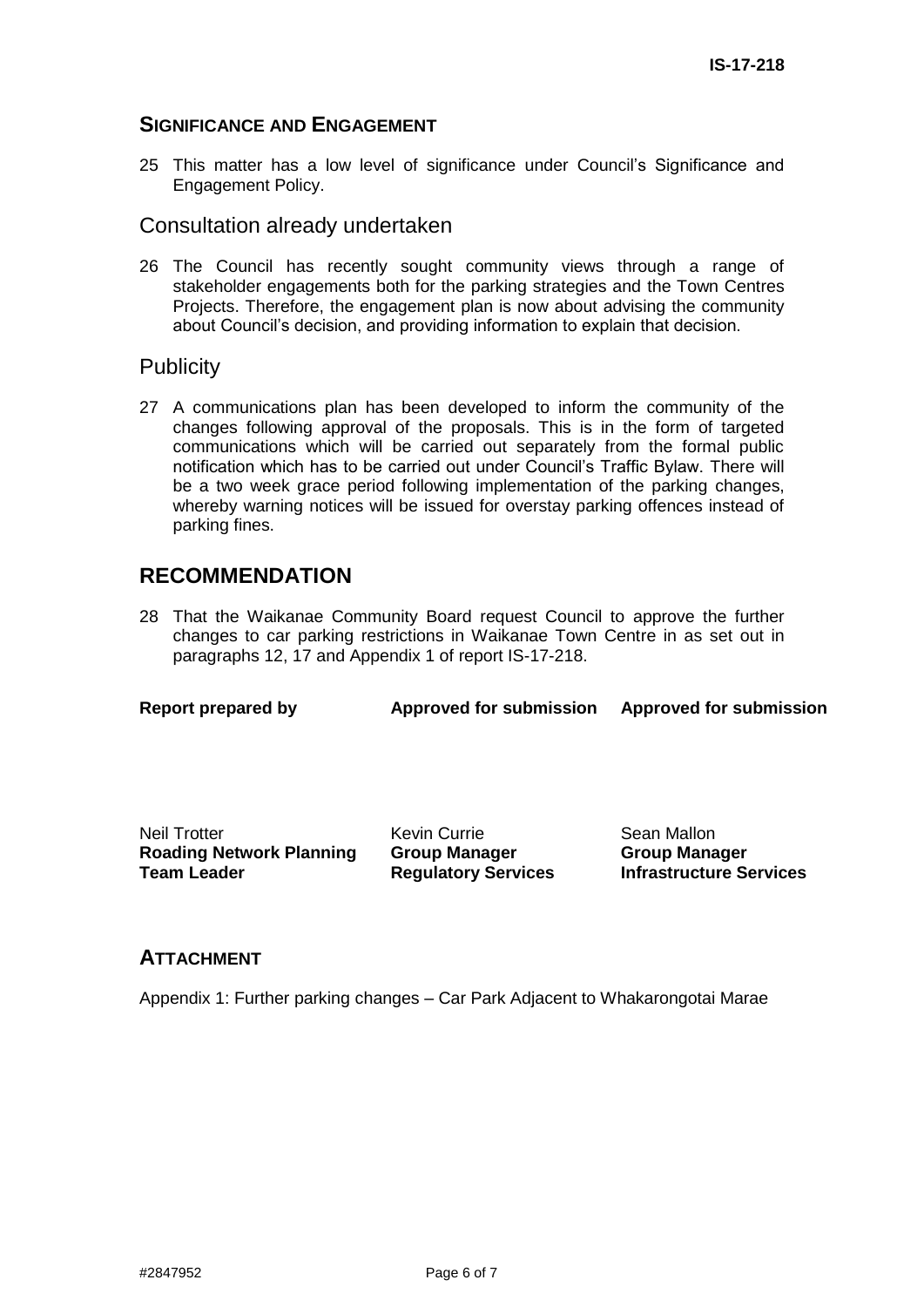# NEW P30 SIGNS TO<br>REPLACE P60 SIGNS ON<br>EXISTING POLES FORMALISE PARALLEL<br>P30 PARKING WITH<br>APPLICATION OF NEW<br>ROAD MARKINGS  $_{120}^{\text{P}}$ NEW P120 and P (8 hr) SIGNS AND NEW POLE P Sam-4pm<br>Mon-Fri P  $\mathsf{P}_5$ 50. 8am-4pm<br>Mon-Fri  $\frac{P}{5}$ NEW P120 and P (8hr) SIGNS<br>AND NEW POLE Proposed 8 hour Parking Area (in red)  $P$ <sub>120</sub> P NEW P120 and P (8hr) SIGNS<br>AND NEW POLE 8am-4pm Mon-Fri P 8am-4pm Mon-Fri

### **Appendix 1 - Further Parking Changes – Car Park Adjacent to Whakarongotai Marae**